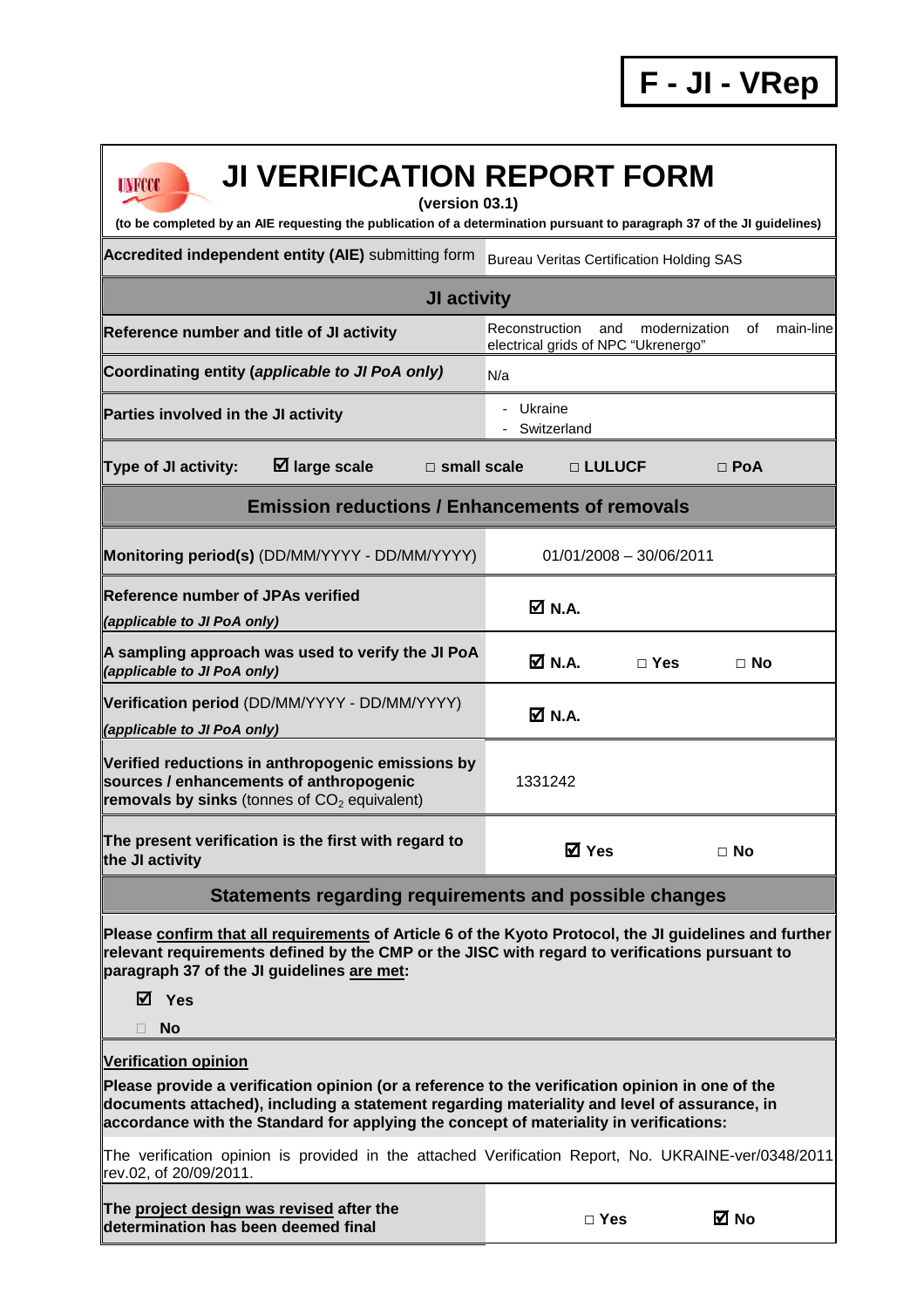| required information)                                                                                                                                                                                                                                                                                                 | If yes, please list all revisions to the project design<br>and express a determination opinion (or provide a<br>reference to an attached document containing the                                                                                           | $\boxtimes$ N.A.             |            |           |  |
|-----------------------------------------------------------------------------------------------------------------------------------------------------------------------------------------------------------------------------------------------------------------------------------------------------------------------|------------------------------------------------------------------------------------------------------------------------------------------------------------------------------------------------------------------------------------------------------------|------------------------------|------------|-----------|--|
| guidelines are still met                                                                                                                                                                                                                                                                                              | If project design was revised, please confirm that<br>conditions defined by paragraph 33 of the JI                                                                                                                                                         | <b>☑</b> N.A.                | $\Box$ Yes | $\Box$ No |  |
| opinion                                                                                                                                                                                                                                                                                                               | If project design was revised, please confirm that<br>the changes do not alter the original determination                                                                                                                                                  | Ø N.A.                       | $\Box$ Yes | $\Box$ No |  |
|                                                                                                                                                                                                                                                                                                                       | If project design was revised, please confirm that:                                                                                                                                                                                                        |                              |            |           |  |
| changed                                                                                                                                                                                                                                                                                                               | (a) Physical location of the project has not                                                                                                                                                                                                               | $\boxtimes$ N.A.             | $\Box$ Yes | $\Box$ No |  |
|                                                                                                                                                                                                                                                                                                                       | (b) If emission sources have changed, they are<br>reflected in an updated monitoring plan                                                                                                                                                                  | $\overline{\mathsf{M}}$ N.A. | $\Box$ Yes | $\Box$ No |  |
|                                                                                                                                                                                                                                                                                                                       | (c) Baseline scenario has not changed                                                                                                                                                                                                                      | $\overline{M}$ N.A.          | $\Box$ Yes | $\Box$ No |  |
|                                                                                                                                                                                                                                                                                                                       | (d) Changes are consistent with JI specific<br>approach or CDM methodology upon which<br>the determination was prepared for the project                                                                                                                    | <b>☑</b> N.A.                | $\Box$ Yes | $\Box$ No |  |
|                                                                                                                                                                                                                                                                                                                       | The monitoring plan was revised                                                                                                                                                                                                                            | $\Box$ Yes                   |            | ⊠ No      |  |
|                                                                                                                                                                                                                                                                                                                       | If yes, please inform for which technologies and<br>measures under each type of JPA the monitoring plan<br>was revised (applicable to JI PoA only)                                                                                                         |                              |            |           |  |
| monitoring plans                                                                                                                                                                                                                                                                                                      | The revisions to the monitoring plan improve the<br>accuracy and/or applicability of information<br>collected, compared to the original monitoring plan<br>without changing conformity with the relevant<br>rules and regulations for the establishment of | $\Box$ Yes                   | $\Box$ No  | ☑ N.A.    |  |
|                                                                                                                                                                                                                                                                                                                       | List of documents attached to the verification report form                                                                                                                                                                                                 |                              |            |           |  |
| Please attach relevant documents used in the verification process and check mark below accordingly                                                                                                                                                                                                                    |                                                                                                                                                                                                                                                            |                              |            |           |  |
| <b>Verification report</b><br>☑                                                                                                                                                                                                                                                                                       |                                                                                                                                                                                                                                                            |                              |            |           |  |
| Written approvals by the Parties involved<br>☑                                                                                                                                                                                                                                                                        |                                                                                                                                                                                                                                                            |                              |            |           |  |
| <b>Other documents:</b><br>☑                                                                                                                                                                                                                                                                                          |                                                                                                                                                                                                                                                            |                              |            |           |  |
|                                                                                                                                                                                                                                                                                                                       | Document listing all revisions to the project design, if applicable<br>□                                                                                                                                                                                   |                              |            |           |  |
| Determination that the revisions to the project design, if applicable, do not alter the<br>original determination opinion and that the conditions defined by paragraph 33 of<br>the JI guidelines are still met                                                                                                       |                                                                                                                                                                                                                                                            |                              |            |           |  |
| $\Box$                                                                                                                                                                                                                                                                                                                | Revised monitoring plan, if applicable                                                                                                                                                                                                                     |                              |            |           |  |
| Determination that the revisions to the monitoring plan, if applicable, improve the<br>$\Box$<br>accuracy and/or applicability of information collected, compared to the original<br>monitoring plan without changing conformity with the relevant rules and<br>regulations for the establishment of monitoring plans |                                                                                                                                                                                                                                                            |                              |            |           |  |
| $\Box$                                                                                                                                                                                                                                                                                                                | Sampling plan, if applicable (JI PoA only)                                                                                                                                                                                                                 |                              |            |           |  |
|                                                                                                                                                                                                                                                                                                                       | Any other documents (please list):<br>☑                                                                                                                                                                                                                    |                              |            |           |  |
| - Annex 1 to the Monitoring Report for the period 01/01/2008-30/06/2011. Information<br>about implementation of new and reconstruction of existing elements of the electrical<br>grid in the monitoring period (Excel file)                                                                                           |                                                                                                                                                                                                                                                            |                              |            |           |  |
| - Annex 2 to the Monitoring Report for the period 01/01/2008-30/06/2011: List of<br>metering equipment (Excel file)                                                                                                                                                                                                   |                                                                                                                                                                                                                                                            |                              |            |           |  |
| - Annex 3 to the Monitoring Report for the period 01/01/2008-30/06/2011: Calculation of<br>GHG emission reductions (Excel file)                                                                                                                                                                                       |                                                                                                                                                                                                                                                            |                              |            |           |  |